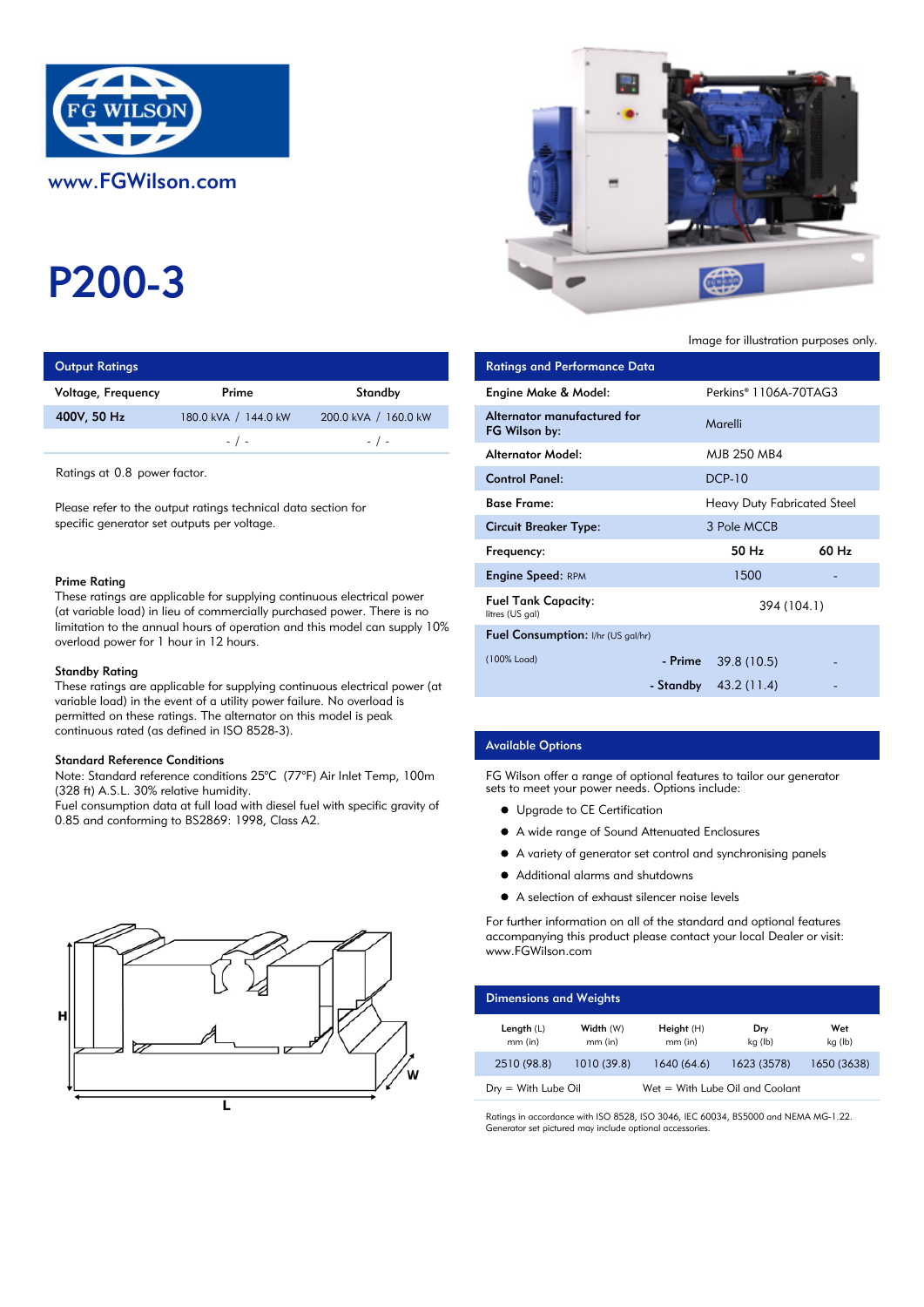| <b>Engine Technical Data</b>                                      |                        |                                                 | <b>Air Systems</b>  |
|-------------------------------------------------------------------|------------------------|-------------------------------------------------|---------------------|
| No. of Cylinders / Alignment:                                     |                        | $6/ln$ Line                                     | Air Filter Ty       |
| Cycle:                                                            |                        | 4 Stroke                                        | Combustion          |
| Bore / Stroke: mm (in)                                            |                        | 105.0 (4.1)/135.0 (5.3)                         |                     |
| Induction:                                                        |                        | Turbocharged Air To Air<br><b>Charge Cooled</b> | Max. Comb           |
| <b>Cooling Method:</b>                                            |                        | Water                                           | <b>Restriction:</b> |
| <b>Governing Type:</b>                                            |                        | Mechanical                                      |                     |
| <b>Governing Class:</b>                                           |                        | ISO 8528 G2                                     |                     |
| <b>Compression Ratio:</b>                                         |                        | 16.0:1                                          | <b>Cooling Sys</b>  |
| Displacement: I (cu. in)                                          |                        | 7.0 (427.8)                                     | <b>Cooling Sys</b>  |
| <b>Moment of Inertia:</b> kg m <sup>2</sup> (lb/in <sup>2</sup> ) |                        | 1.26 (4306)                                     | Water Pum           |
| <b>Engine Electrical System:</b>                                  |                        |                                                 | <b>Heat Reject</b>  |
|                                                                   | - Voltage / Ground     | 12/Negative                                     | kW (Btu/min)        |
|                                                                   | - Battery Charger Amps | 85                                              |                     |
| Weight: $kg (lb)$                                                 | - Dry                  | 788 (1737)                                      | <b>Heat Radia</b>   |
|                                                                   | - Wet                  | 822 (1812)                                      | $kW$ ( $Rtu/min$ )  |

| <b>Air Systems</b>                                                 | 50 Hz         | 60 Hz |
|--------------------------------------------------------------------|---------------|-------|
| Air Filter Type:                                                   | Paper Element |       |
| <b>Combustion Air Flow:</b> $m^3/m$ in (cfm)                       |               |       |
| - Prime                                                            | 11.3(399)     |       |
| - Standby                                                          | 11.7(413)     |       |
| Max. Combustion Air Intake<br><b>Restriction:</b> kPa (in $H_2O$ ) | 8.0(32.1)     |       |

| 16.0:1         | <b>Cooling System</b>                                                     | 50 Hz                                                                   | 60 Hz |  |  |  |
|----------------|---------------------------------------------------------------------------|-------------------------------------------------------------------------|-------|--|--|--|
| 7.0 (427.8)    | Cooling System Capacity: I (US gal)                                       | 27.0(7.1)                                                               |       |  |  |  |
| 1.26(4306)     | Water Pump Type:                                                          | Centrifugal                                                             |       |  |  |  |
|                | Heat Rejected to Water & Lube Oil:                                        |                                                                         |       |  |  |  |
| 12/Negative    | kW (Btu/min)                                                              | - Prime<br>74.2 (4220)                                                  |       |  |  |  |
| 85             | - Standby                                                                 | 76.4 (4345)                                                             |       |  |  |  |
| 788 (1737)     |                                                                           | <b>Heat Radiation to Room:</b> Heat radiated from engine and alternator |       |  |  |  |
| 822 (1812)     | kW (Btu/min)                                                              | - Prime<br>22.2 (1262)                                                  |       |  |  |  |
|                | - Standby                                                                 | 24.6 (1399)                                                             |       |  |  |  |
|                | Radiator Fan Load: kW (hp)                                                | 5.0(6.7)                                                                |       |  |  |  |
| 60 Hz<br>50 Hz | Radiator Cooling Airflow: m <sup>3</sup> /min (cfm)                       | 307.2 (10849)                                                           |       |  |  |  |
| 1500           | <b>External Restriction to</b><br><b>Cooling Airflow:</b> Pa (in $H_2O$ ) | 125(0.5)                                                                |       |  |  |  |

Designed to operate in ambient conditions up to 50°C (122°F).

Contact your local FG Wilson Dealer for power ratings at specific site conditions.

| <b>Lubrication System</b>      |                      |
|--------------------------------|----------------------|
| Oil Filter Type:               | Spin-On, Full Flow   |
| Total Oil Capacity: I (US gal) | 16.5(4.4)            |
| Oil Pan: $1(US gal)$           | 14.9(3.9)            |
| Oil Type:                      | API CH4 / CI4 15W-40 |
| <b>Oil Cooling Method:</b>     | Water                |

| <b>Exhaust System</b>                           | 50 Hz                  | $60$ Hz |
|-------------------------------------------------|------------------------|---------|
| Maximum Allowable Back Pressure:<br>kPa (in Hg) | 6.0(1.8)               |         |
| <b>Exhaust Gas Flow:</b> $m^3/m$ in (cfm)       |                        |         |
|                                                 | $-$ Prime $31.4(1110)$ |         |
|                                                 | - Standby $33.9(1195)$ |         |
| Exhaust Gas Temperature: °C (°F)                |                        |         |
| - Prime                                         | 489 (912)              |         |
| - Standby                                       | 538 (1000)             |         |
|                                                 |                        |         |

|           | 50 Hz                       | 60 Hz |
|-----------|-----------------------------|-------|
|           | 1500                        |       |
|           |                             |       |
| - Prime   | 167.6 (225.0)               |       |
| - Standby | 185.5 (249.0)               |       |
|           |                             |       |
| - Prime   | 1912.0 (277.3)              |       |
| - Standby | 2116.0 (306.9)              |       |
|           | Gross Engine Power: kW (hp) |       |

| <b>Fuel System</b>                              |                                           |             |                            |           |  |
|-------------------------------------------------|-------------------------------------------|-------------|----------------------------|-----------|--|
| Replaceable Element<br><b>Fuel Filter Type:</b> |                                           |             |                            |           |  |
| Recommended Fuel:                               |                                           |             | Class A2 Diesel or BSEN590 |           |  |
|                                                 | <b>Fuel Consumption:</b> I/hr (US gal/hr) |             |                            |           |  |
|                                                 | 110%                                      | 100%        | 75%                        | 50%       |  |
| Prime                                           | Load                                      | Load        | Load                       | Load      |  |
| 50 Hz                                           | 43.2 (11.4)                               | 39.8 (10.5) | 30.7(8.1)                  | 19.6(5.2) |  |
| $60$ Hz                                         |                                           |             |                            |           |  |
|                                                 |                                           |             |                            |           |  |
|                                                 |                                           | 100%        | 75%                        | 50%       |  |
| <b>Standby</b>                                  |                                           | Load        | Load                       | Load      |  |
| 50 Hz                                           |                                           | 43.2 (11.4) | 33.9(9.0)                  | 22.2(5.9) |  |

(Based on diesel fuel with a specific gravity of 0.85 and conforming to BS2869, Class A2)

-

- 22.2 (5.9)

- 33.9 (9.0)

60 Hz 50 Hz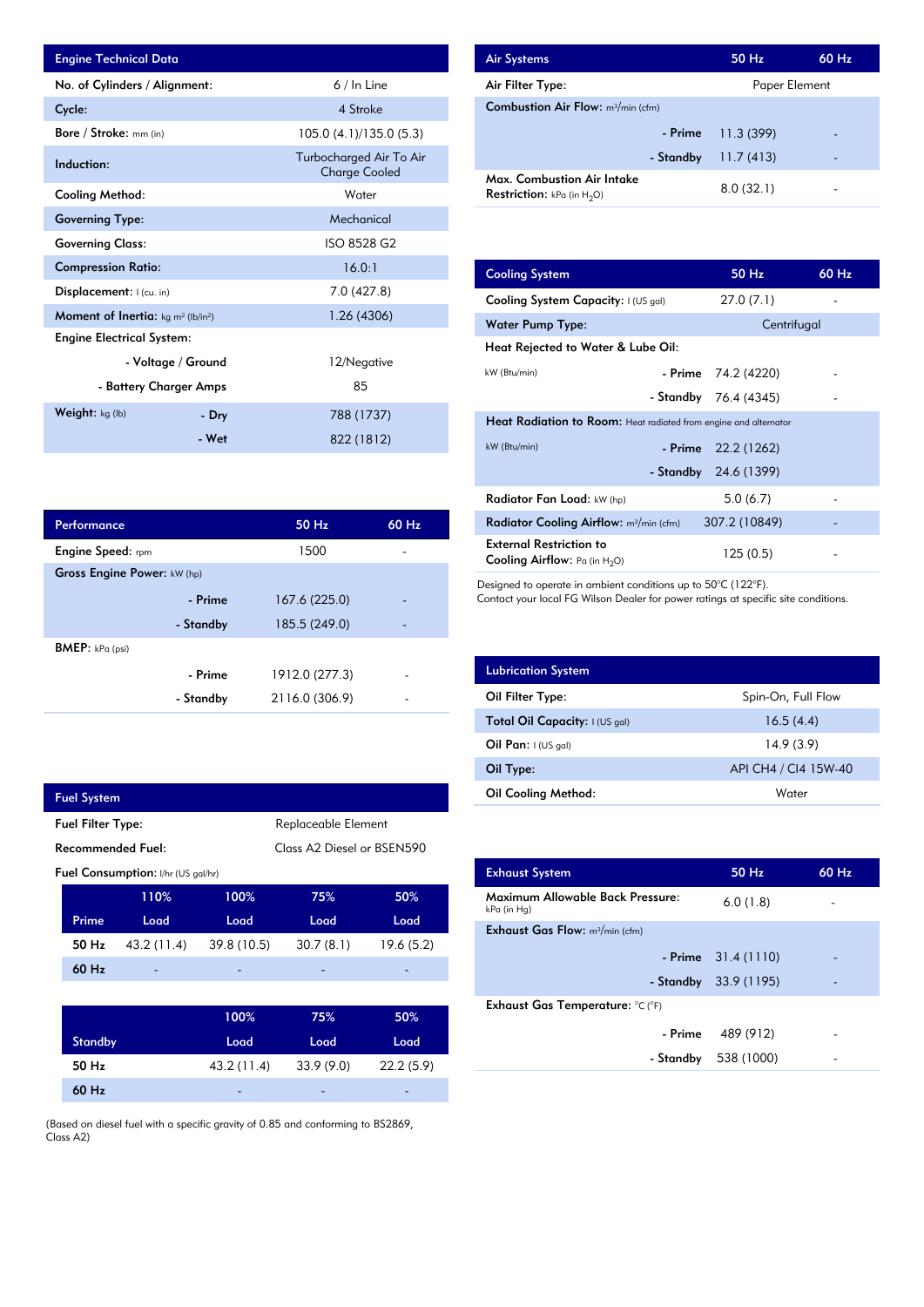| <b>Alternator Physical Data</b>   |                  |
|-----------------------------------|------------------|
| Manufactured for FG Wilson by:    | Marelli          |
| Model:                            | MJB 250 MB4      |
| No. of Bearings:                  |                  |
| <b>Insulation Class:</b>          | н                |
| <b>Winding Pitch Code:</b>        | $2/3 - M0$       |
| Wires:                            | 12               |
| <b>Ingress Protection Rating:</b> | IP <sub>23</sub> |
| <b>Excitation System:</b>         | <b>SHUNT</b>     |
| <b>AVR Model:</b>                 | Mark V           |

| <b>Alternator Operating Data</b>          |                                                          |
|-------------------------------------------|----------------------------------------------------------|
| Overspeed: rpm                            | 2250                                                     |
| <b>Voltage Regulation:</b> (Steady state) | $+/- 0.5%$                                               |
| Wave Form $NEMA = TIF$ :                  | 50.                                                      |
| Wave Form IEC $=$ THE:                    | 2.0%                                                     |
| <b>Total Harmonic content LL/LN:</b>      | 2.0%                                                     |
| Radio Interference:                       | Suppression is in line with European<br>Standard EN55011 |
| Radiant Heat: kW (Btu/min)                |                                                          |
| - 50 Hz                                   | 12.2 (694)                                               |
| - 60 Hz                                   |                                                          |

| Alternator<br>Performance Data:           | 50 Hz                    |                                  |                      |          |
|-------------------------------------------|--------------------------|----------------------------------|----------------------|----------|
| Data Item                                 | 415/240V                 | 400/230V<br>230/115V<br>200/115V | 380/220V<br>220/110V | 220/127V |
| <b>Motor Starting</b><br>Capability* kVA  | 260                      | 241                              | 217                  | 291      |
| <b>Short Circuit</b><br><b>Capacity %</b> | $\overline{\phantom{a}}$ | $\overline{\phantom{a}}$         | $\overline{a}$       | $\sim$   |
| <b>Reactances: Per Unit</b>               |                          |                                  |                      |          |
| Xd                                        | 3.040                    | 3.270                            | 3.620                | 2.700    |
| X'd                                       | 0.260                    | 0.280                            | 0.310                | 0.230    |
| $X^{\prime\prime}$ d                      | 0.104                    | 0.112                            | 0.124                | 0.092    |

Reactances shown are applicable to prime ratings.

\*Based on 30% voltage dip at 0 power factor.

| Output Ratings Technical Data 50 Hz |            |        |            |       |  |  |  |  |  |
|-------------------------------------|------------|--------|------------|-------|--|--|--|--|--|
| Voltage                             |            | Prime: | Standby:   |       |  |  |  |  |  |
|                                     | <b>kVA</b> | kW     | <b>kVA</b> | kW    |  |  |  |  |  |
| 415/240V                            | 180.0      | 144.0  | 200.0      | 160.0 |  |  |  |  |  |
| 400/230V                            | 180.0      | 144.0  | 200.0      | 160.0 |  |  |  |  |  |
| 380/220V                            | 180.0      | 144.0  | 200.0      | 160.0 |  |  |  |  |  |
| 230/115V                            | 180.0      | 144.0  | 200.0      | 160.0 |  |  |  |  |  |
| 220/127V                            | 180.0      | 144.0  | 200.0      | 160.0 |  |  |  |  |  |
| 220/110V                            | 180.0      | 144.0  | 200.0      | 160.0 |  |  |  |  |  |
| 200/115V                            | 180.0      | 144.0  | 200.0      | 160.0 |  |  |  |  |  |
|                                     |            |        |            |       |  |  |  |  |  |
|                                     |            |        |            |       |  |  |  |  |  |
|                                     |            |        |            |       |  |  |  |  |  |
|                                     |            |        |            |       |  |  |  |  |  |
|                                     |            |        |            |       |  |  |  |  |  |